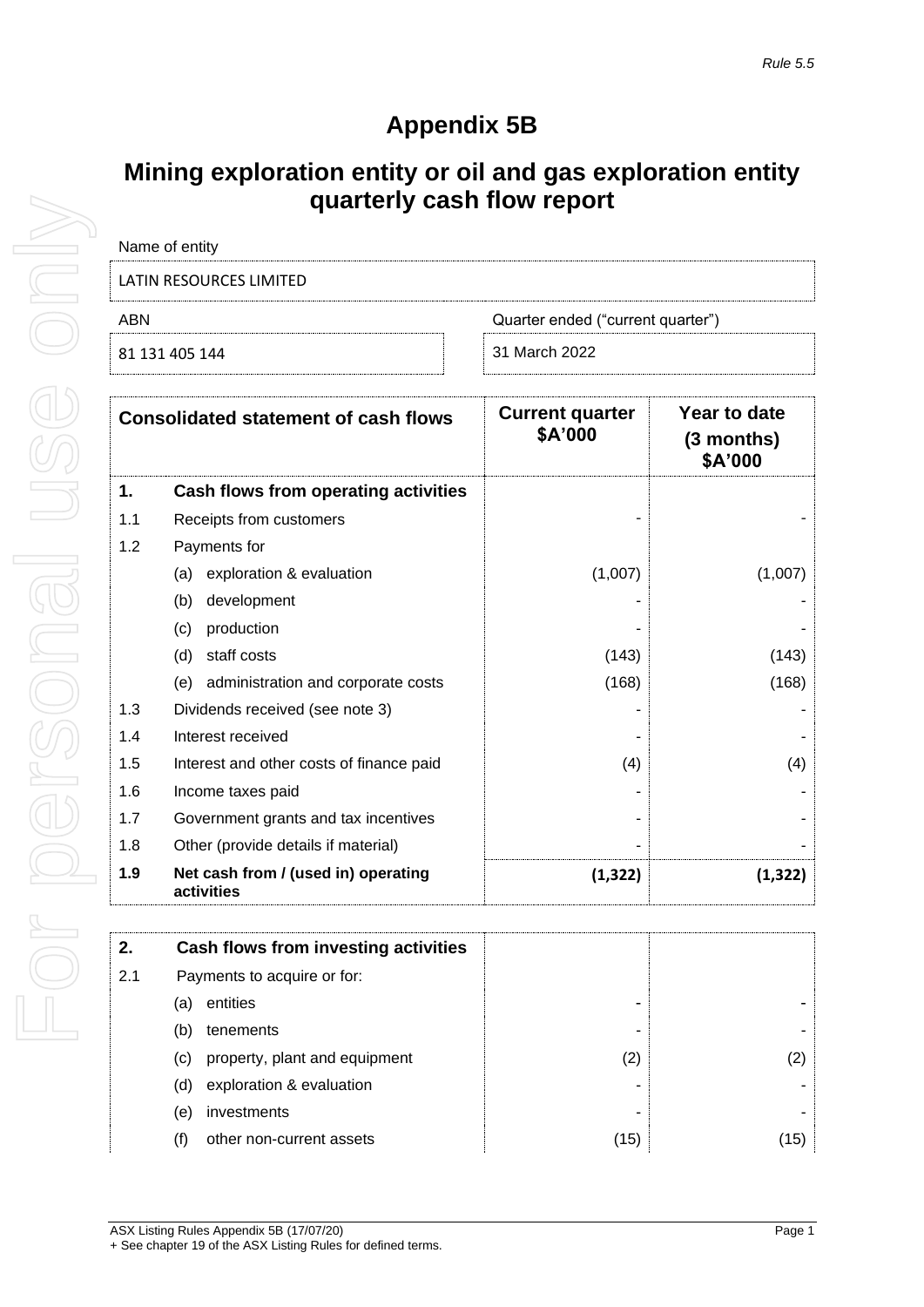|     | <b>Consolidated statement of cash flows</b>       | <b>Current quarter</b><br>\$A'000 | Year to date<br>(3 months)<br>\$A'000 |
|-----|---------------------------------------------------|-----------------------------------|---------------------------------------|
| 2.2 | Proceeds from the disposal of:                    |                                   |                                       |
|     | entities<br>(a)                                   |                                   |                                       |
|     | (b)<br>tenements                                  |                                   |                                       |
|     | property, plant and equipment<br>(c)              |                                   |                                       |
|     | (d)<br>investments                                |                                   |                                       |
|     | other non-current assets<br>(e)                   |                                   |                                       |
| 2.3 | Cash flows from loans to other entities           |                                   |                                       |
| 2.4 | Dividends received (see note 3)                   |                                   |                                       |
| 2.5 | Other (provide details if material)               |                                   |                                       |
| 2.6 | Net cash from / (used in) investing<br>activities | (17)                              | (17)                                  |

| 3.   | Cash flows from financing activities                                                       |       |       |
|------|--------------------------------------------------------------------------------------------|-------|-------|
| 3.1  | Proceeds from issues of equity securities<br>(excluding convertible debt securities)       |       |       |
| 3.2  | Proceeds from issue of convertible debt<br>securities                                      |       |       |
| 3.3  | Proceeds from exercise of options                                                          | 2,116 | 2,116 |
| 3.4  | Transaction costs related to issues of equity<br>securities or convertible debt securities |       |       |
| 3.5  | Proceeds from borrowings                                                                   | 2,500 | 2,500 |
| 3.6  | Repayment of borrowings                                                                    | (521) | (521) |
| 3.7  | Transaction costs related to loans and<br>borrowings                                       | (75)  | (75)  |
| 3.8  | Dividends paid                                                                             |       |       |
| 3.9  | Other (Contribution - Argentina JV Partner)                                                | 120   | 120   |
| 3.10 | Net cash from / (used in) financing<br>activities                                          | 4,140 | 4.140 |

| 4.  | Net increase / (decrease) in cash and<br>cash equivalents for the period |         |         |
|-----|--------------------------------------------------------------------------|---------|---------|
| 4.1 | Cash and cash equivalents at beginning of<br>period                      | 643     | 643     |
| 4.2 | Net cash from / (used in) operating<br>activities (item 1.9 above)       | (1,322) | (1,322) |
| 4.3 | Net cash from / (used in) investing activities<br>(item 2.6 above)       | (17)    | (17)    |
| 4.4 | Net cash from / (used in) financing activities<br>(item 3.10 above)      | 4,140   | 4.140   |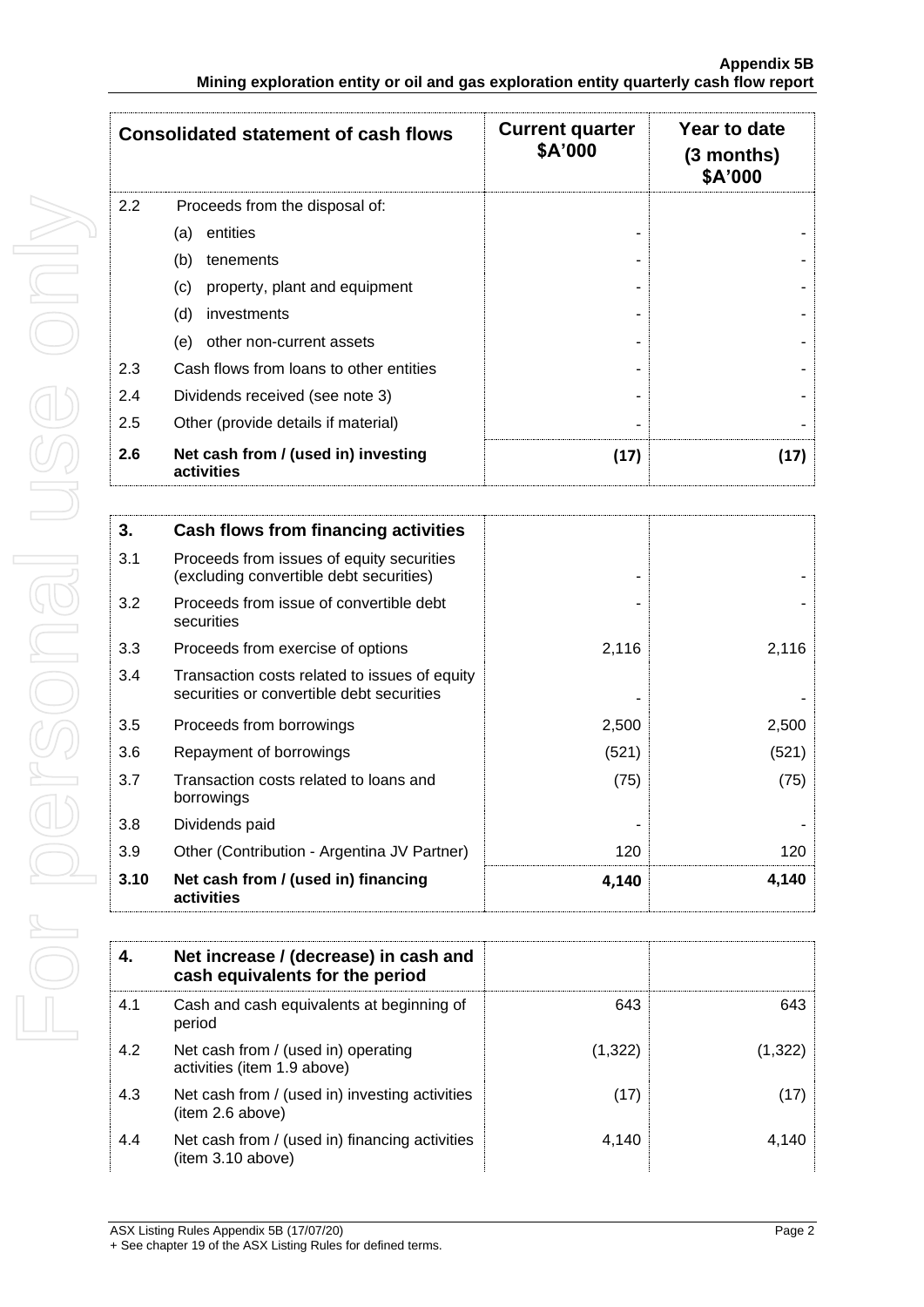|     | <b>Consolidated statement of cash flows</b>          | <b>Current quarter</b><br>\$A'000 | Year to date<br>(3 months)<br>\$A'000 |
|-----|------------------------------------------------------|-----------------------------------|---------------------------------------|
| 4.5 | Effect of movement in exchange rates on<br>cash held |                                   |                                       |
| 4.6 | Cash and cash equivalents at end of<br>period        | 3.444                             | 3.444                                 |

| 5.  | Reconciliation of cash and cash<br>equivalents<br>at the end of the quarter (as shown in the<br>consolidated statement of cash flows) to the<br>related items in the accounts | <b>Current quarter</b><br>\$A'000 | <b>Previous quarter</b><br>\$A'000 |
|-----|-------------------------------------------------------------------------------------------------------------------------------------------------------------------------------|-----------------------------------|------------------------------------|
| 5.1 | <b>Bank balances</b>                                                                                                                                                          | 3.444                             | 643                                |
| 5.2 | Call deposits                                                                                                                                                                 |                                   |                                    |
| 5.3 | Bank overdrafts                                                                                                                                                               |                                   |                                    |
| 5.4 | Other (provide details)                                                                                                                                                       | -                                 |                                    |
| 5.5 | Cash and cash equivalents at end of<br>quarter (should equal item 4.6 above) *                                                                                                | 3.444                             | 643                                |

**\* The Company also has investment in Solis Minerals Ltd (ASX:SLM) valued at \$1.9 Million as at 31 March 2022 in addition to the cash at bank.**

| 6.           | Payments to related parties of the entity and their<br>associates                                                  | <b>Current quarter</b><br>\$A'000 |
|--------------|--------------------------------------------------------------------------------------------------------------------|-----------------------------------|
| 6.1          | Aggregate amount of payments to related parties and their<br>associates included in item 1                         | 140                               |
| 6.2          | Aggregate amount of payments to related parties and their<br>associates included in item 2                         |                                   |
| Note:<br>6.1 | Executive Director Remuneration; \$93,500, Non-Executive Director Remuneration; \$37,033, and Legal Fees: \$9,755. |                                   |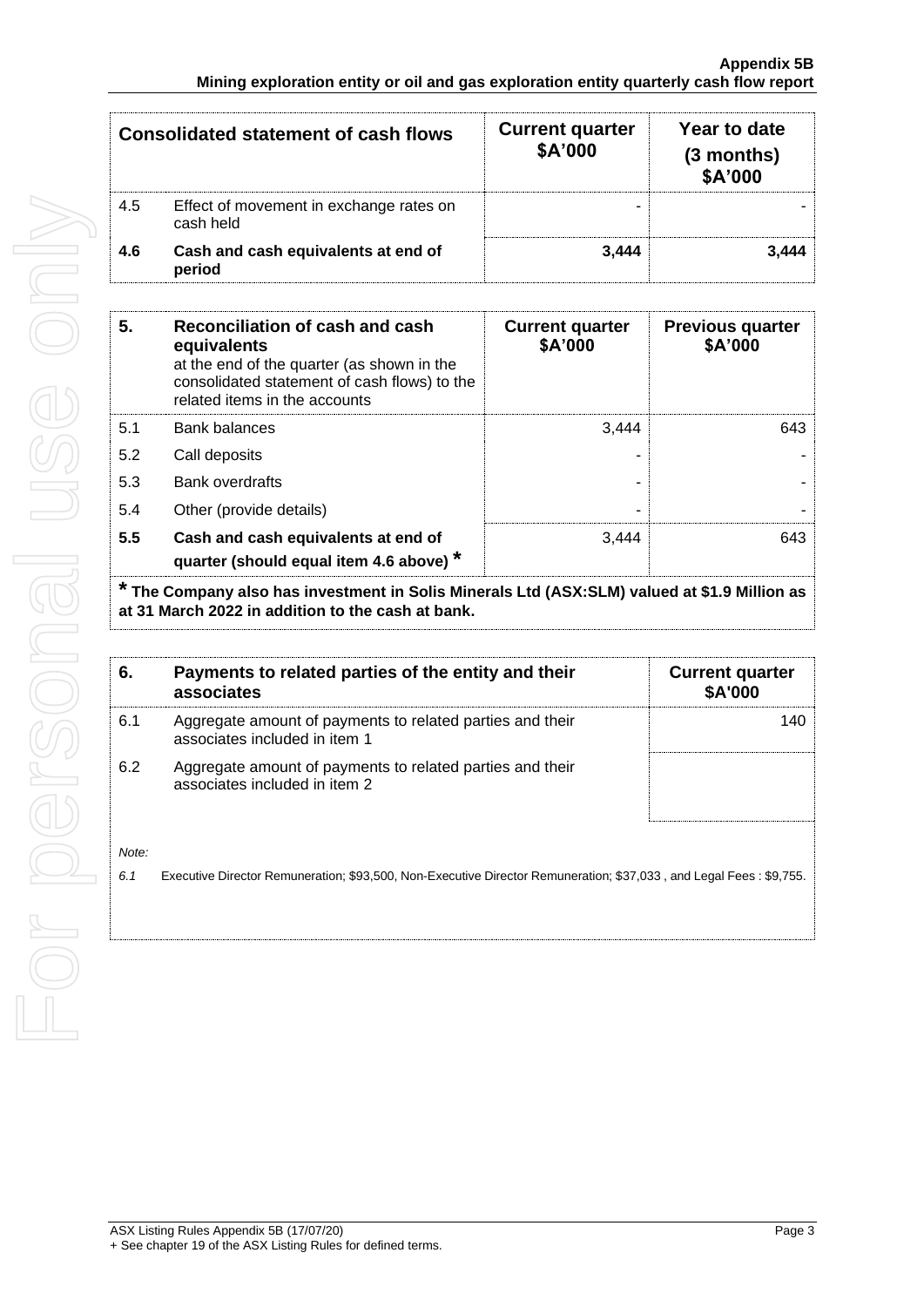### **Appendix 5B Mining exploration entity or oil and gas exploration entity quarterly cash flow report**

| 7.  | <b>Financing facilities</b><br>Note: the term "facility' includes all forms of financing<br>arrangements available to the entity.<br>Add notes as necessary for an understanding of the<br>sources of finance available to the entity.                                                                                                               | <b>Total facility</b><br>amount at quarter<br>end<br>\$A'000 | Amount drawn at<br>quarter end<br>\$A'000 |
|-----|------------------------------------------------------------------------------------------------------------------------------------------------------------------------------------------------------------------------------------------------------------------------------------------------------------------------------------------------------|--------------------------------------------------------------|-------------------------------------------|
| 7.1 | Loan facilities                                                                                                                                                                                                                                                                                                                                      | 2,500                                                        | 2,500                                     |
| 7.2 | Credit standby arrangements                                                                                                                                                                                                                                                                                                                          |                                                              |                                           |
| 7.3 | Other (please specify)                                                                                                                                                                                                                                                                                                                               |                                                              |                                           |
| 7.4 | <b>Total financing facilities</b>                                                                                                                                                                                                                                                                                                                    | 2,500                                                        | 2,500                                     |
| 7.5 | Unused financing facilities available at quarter end                                                                                                                                                                                                                                                                                                 |                                                              |                                           |
| 7.6 | Include in the box below a description of each facility above, including the lender, interest<br>rate, maturity date and whether it is secured or unsecured. If any additional financing<br>facilities have been entered into or are proposed to be entered into after quarter end,<br>include a note providing details of those facilities as well. |                                                              |                                           |
|     | Loan facilities include the Option Funding Agreement of \$2,500,000 established in February<br>2022 between the Company and Lind Asset Management XII, LLC, with a 14-month term and<br>face value of \$2,750,000 (an implied interest rate of 10%).                                                                                                 |                                                              |                                           |
|     | The Company will repay the facility progressively with the proceeds received from LRSOC<br>options as they are exercised or earlier at the Company's election.                                                                                                                                                                                       |                                                              |                                           |

As at 31 March 2022, \$2,229,170 remains outstanding to Lind Asset Management XII, LLC under the Option Funding Agreement.

| 8.  | Estimated cash available for future operating activities                                                                                                                                                                        | \$A'000  |
|-----|---------------------------------------------------------------------------------------------------------------------------------------------------------------------------------------------------------------------------------|----------|
| 8.1 | Net cash from / (used in) operating activities (item 1.9)                                                                                                                                                                       | (1,322)  |
| 8.2 | (Payments for exploration & evaluation classified as investing<br>activities) (item $2.1(d)$ )                                                                                                                                  |          |
| 8.3 | Total relevant outgoings (item $8.1 +$ item $8.2$ )                                                                                                                                                                             | (1, 322) |
| 8.4 | Cash and cash equivalents at quarter end (item 4.6)                                                                                                                                                                             | 3,444    |
| 8.5 | Unused finance facilities available at quarter end (item 7.5)                                                                                                                                                                   |          |
| 8.6 | Total available funding (item $8.4 +$ item $8.5$ )                                                                                                                                                                              | 3,444    |
| 8.7 | Estimated quarters of funding available (item 8.6 divided by<br>item $8.3$ )                                                                                                                                                    | 2.6      |
|     | Note: if the entity has reported positive relevant outgoings (ie a net cash inflow) in item 8.3, answer item 8.7 as "N/A".<br>Otherwise, a figure for the estimated quarters of funding available must be included in item 8.7. |          |
| 8.8 | If item 8.7 is less than 2 quarters, please provide answers to the following questions:                                                                                                                                         |          |
|     | 8.8.1<br>Does the entity expect that it will continue to have the current level of net operating<br>cash flows for the time being and, if not, why not?                                                                         |          |
|     |                                                                                                                                                                                                                                 |          |

Answer: N/A